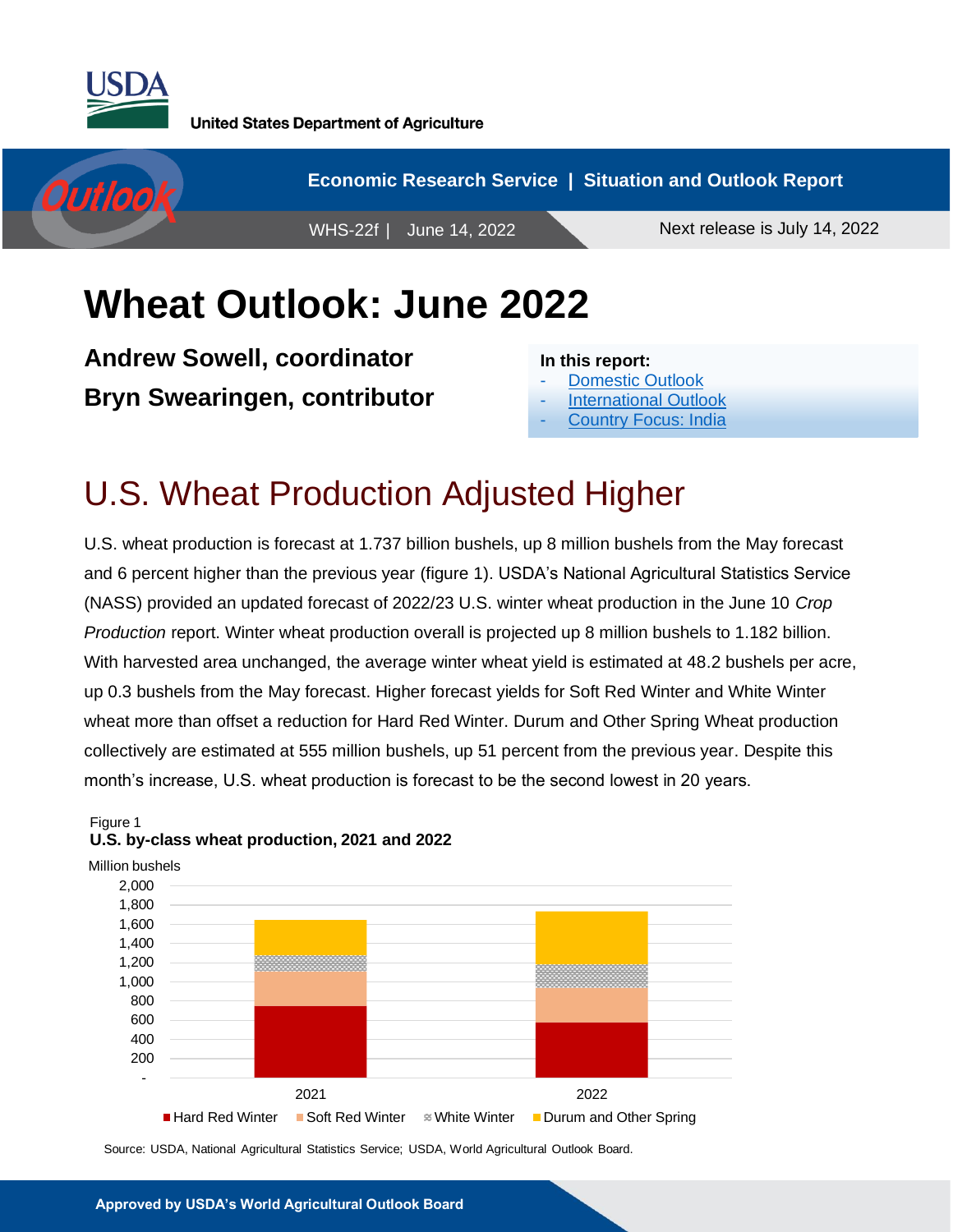# <span id="page-1-0"></span>Domestic Outlook

## Domestic Changes at a Glance:

- U.S. wheat production is forecast at 1.737 billion bushels, up 8 million bushels from the May forecast. USDA's National Agricultural Statistics Service (NASS) updated the forecast of 2022/23 U.S. winter wheat production in the June 10 *Crop Production* report.
- Hard Red Winter (HRW) production is forecast at 582 million bushels, down 8 million from the May estimate and down 22 percent from last year.
- Soft Red Winter (SRW) production is projected at 358 million bushels, up 4 million from last month. SRW production in 2022/23 is forecast down 1 percent from 361 million in the previous year, but still the second largest total since 2015/16.
- White Winter production is projected up 12 million bushels from last month to 242 million and 45 percent higher than last year. Soft White Winter wheat, which is primarily grown in the Pacific Northwest and represents the bulk of this category, is projected up substantially from last year's drought-impacted crop. Hard White Winter is slightly lower year over year, likely a result of dry conditions in the Central Plains.
- Durum and Other Spring Wheat production collectively are estimated at 555 million bushels, up 51 percent from the previous year, but virtually unchanged from the May *Crop Production* report. Combined Durum production for Arizona and California was fractionally lowered in the June 10 NASS *Crop Production* report, but the rest of the collective total is calculated based on the NASS *Prospective Plantings* area planted data, the 10-year averages for harvested-to-planted ratios for each State, and the long-term historical trend yields for each State.
- Imports are unchanged for both years.
- 2022/23 all-wheat exports are projected at 775 million bushels, unchanged from the previous month. This export total, if realized, would be the lowest since 1971/72, driven by tighter supplies and reduced competitiveness.
- The 2021/22 all-wheat export forecast is unchanged at 805 million bushels. As reported by the USDA, Foreign Agricultural Service (FAS) *U.S. Export Sales* report and the Federal Grain Inspection Services' Export Grain Inspection report, weekly shipments through the month of May suggest that final exports will be close to the current forecast.
- Official exports for June 2021 through April 2022 total 753 million bushels, down 17 percent from the same period last year, based on calculations from U.S. Department of Commerce,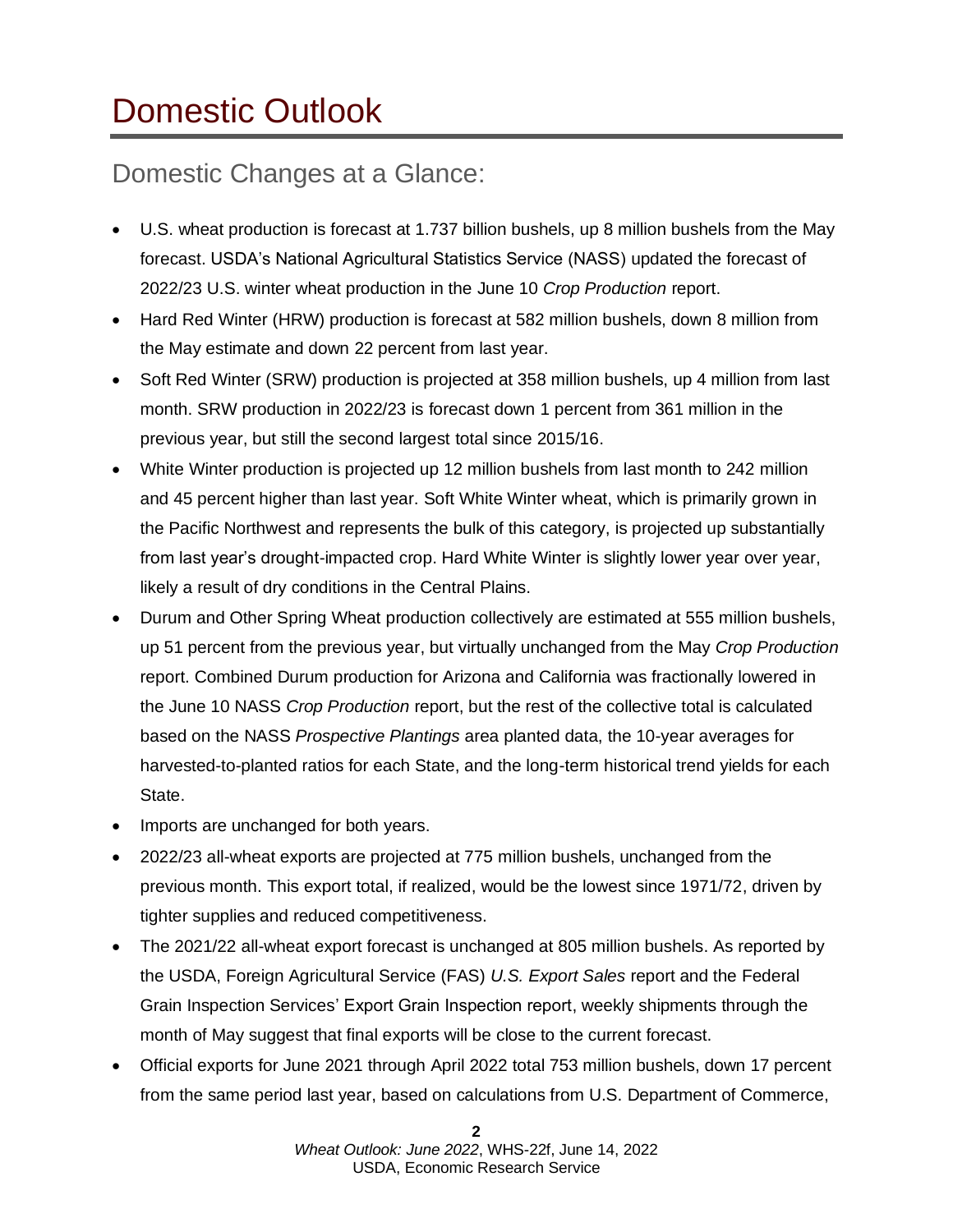Bureau of the Census data. This 11-month total represents 93 percent of the revised marketing year (June-May) projection.

- The 2022/23 season-average farm price (SAFP) is projected at a record \$10.75 per bushel, unchanged from the previous month. Strong futures prices and tight supplies continue to support the expectation for robust prices.
- The 2021/22 SAFP is unchanged at \$7.70 based on the strong farmgate prices through April as reported in the May 31 USDA, NASS publication *Agricultural Prices*. The April 2022 allwheat farmgate price was estimated at \$10.20 per bushel, up from \$9.94 in March 2022 and well above the \$6.04 for March 2021. On average in the last 5 years, about 96.4 percent of wheat is marketed in the first 11 months of the marketing year.
- The major changes to the U.S. all-wheat balance sheet are summarized in table 1.

**Table 1**

| U.S. wheat supply and use at a glance 2022/23 (in million bushels)                              |                        |                       |                        |                                     |                                                                                                                        |  |  |  |
|-------------------------------------------------------------------------------------------------|------------------------|-----------------------|------------------------|-------------------------------------|------------------------------------------------------------------------------------------------------------------------|--|--|--|
| <b>Balance</b><br>sheet item                                                                    | 2021/22<br><b>June</b> | 2022/23<br><b>May</b> | 2022/23<br><b>June</b> | <b>Month-</b><br>to-month<br>change | <b>Comments</b>                                                                                                        |  |  |  |
| Supply,<br>total                                                                                |                        |                       |                        |                                     | June-May marketing year                                                                                                |  |  |  |
| Beginning<br>stocks                                                                             | 845                    | 655                   | 655                    |                                     |                                                                                                                        |  |  |  |
| Production                                                                                      | 1,646                  | 1,729                 | 1,737                  | $+8$                                | USDA, National Agricultural Statistics Service<br>(NASS) adjusted winter wheat production 8<br>million bushels higher. |  |  |  |
| Imports                                                                                         | 95                     | 120                   | 120                    |                                     |                                                                                                                        |  |  |  |
| Supply, total                                                                                   | 2,586                  | 2,504                 | 2,512                  | $+8$                                |                                                                                                                        |  |  |  |
| <b>Demand</b>                                                                                   |                        |                       |                        |                                     |                                                                                                                        |  |  |  |
| Food                                                                                            | 962                    | 964                   | 964                    |                                     |                                                                                                                        |  |  |  |
| Seed                                                                                            | 64                     | 66                    | 66                     |                                     |                                                                                                                        |  |  |  |
| Feed and<br>residual                                                                            | 100                    | 80                    | 80                     |                                     |                                                                                                                        |  |  |  |
| Domestic,<br>total                                                                              | 1,126                  | 1,110                 | 1,110                  |                                     |                                                                                                                        |  |  |  |
| <b>Exports</b>                                                                                  | 805                    | 775                   | 775                    |                                     |                                                                                                                        |  |  |  |
| Use, total                                                                                      | 1,931                  | 1,885                 | 1,885                  |                                     |                                                                                                                        |  |  |  |
| Ending<br>stocks                                                                                | 655                    | 619                   | 627                    | $+8$                                | Stocks remain the tightest since 2013/14.                                                                              |  |  |  |
| Season-<br>average<br>farm price                                                                | \$7.70                 | \$10.75               | \$10.75                |                                     |                                                                                                                        |  |  |  |
| Source: USDA, World Agricultural Outlook Board, World Agricultural Supply and Demand Estimates. |                        |                       |                        |                                     |                                                                                                                        |  |  |  |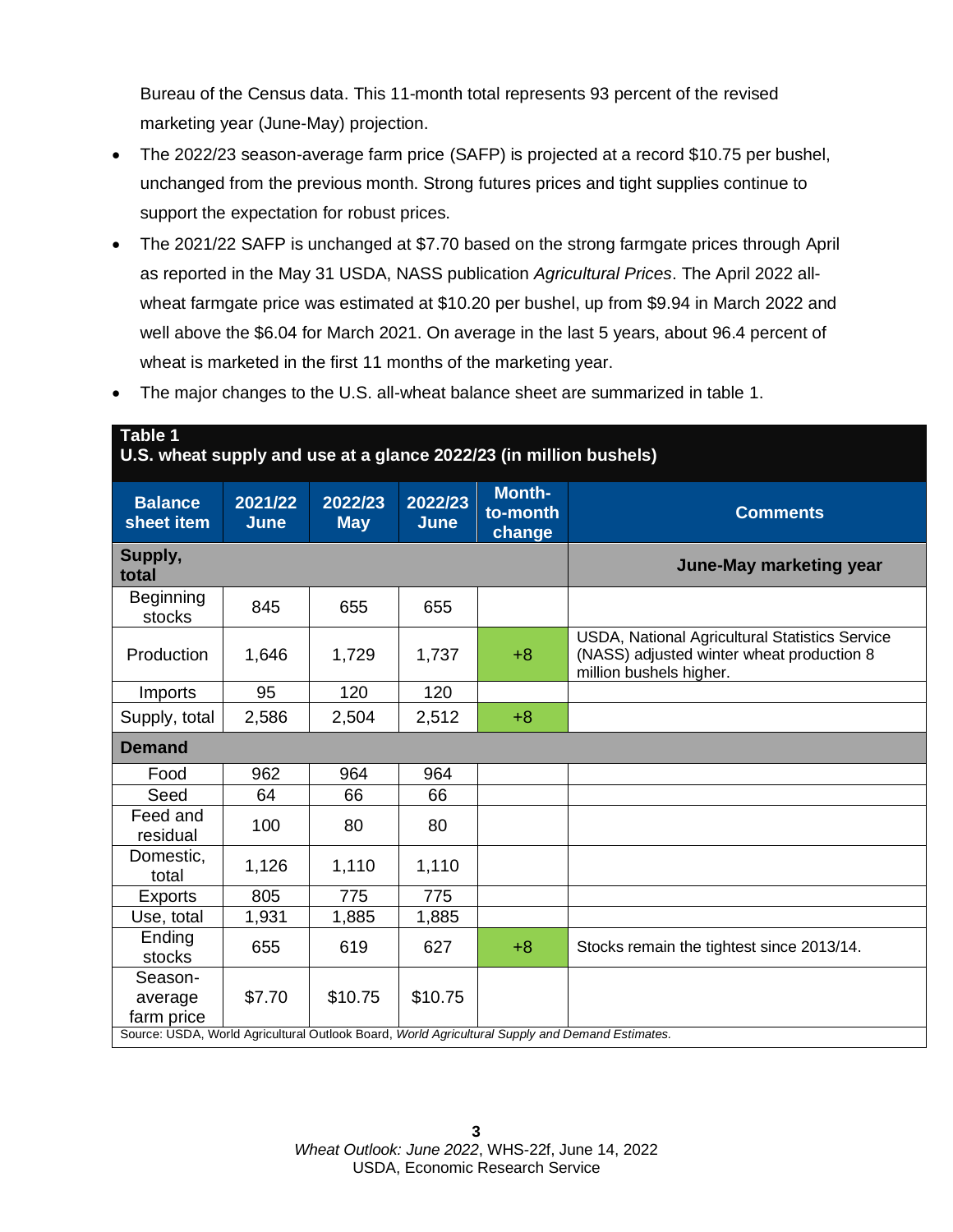## Winter Wheat Yield Forecasts and Conditions

U.S. winter wheat yields across most of the Central and Eastern States are estimated down compared to last year (figure 2), corresponding to smaller anticipated production of both HRW and SRW. Yields are substantially improved for White wheat production, primarily grown in Washington, Oregon, and Idaho, States that experienced major drought last year.

#### Figure 2 **Winter wheat yield by State in 2022 USDA** June 2022 Winter Wheat Yield **Bushels and Percent Change from Previous Year**  $73.8$  $\frac{33}{6.5}$  $^{47}_{42.4}$  $\frac{62}{37.8}$  $\frac{94}{324}$  $^{47}_{23.7}$  $\frac{41}{16.3}$ 73<br>11.0  $\frac{28}{24.3}$  $\frac{39}{25.0}$  $71#$ <br>9.2  $73<sup>‡</sup>$  $\frac{27}{30.8}$  $\frac{57}{1.7}$ United States<br>48.2<br>-4.0 . 31<br>-16.2 ange<br>High<br>Law  $# = Record$ <br> $& = Record$



The most substantial drops in yield from the previous year are observed in several of the key HRW producing States: Kansas, Oklahoma, Texas, Colorado, and Nebraska. USDA, NASS Crop Conditions statistics, published in the *Crop Progress* report display a similar narrative, showing that combined good/excellent ratings for these key HRW States are well below their 5 year averages (figure 3), as of June 5. Winter wheat is estimated to be 5 percent completed across the 18 reporting States, ahead of last year (2 percent), but behind the 5-year average (2017-21). Harvest progress was most advanced in Texas (36 percent) and Arkansas (15 percent). Late rain in some HRW producing States has the potential to slow the harvest, but this is not yet evident in the data.

Some winter wheat areas have seen relief from drought conditions, but rain in some areas has come too late in the crop cycle to noticeably improve yields. According to USDA analysis and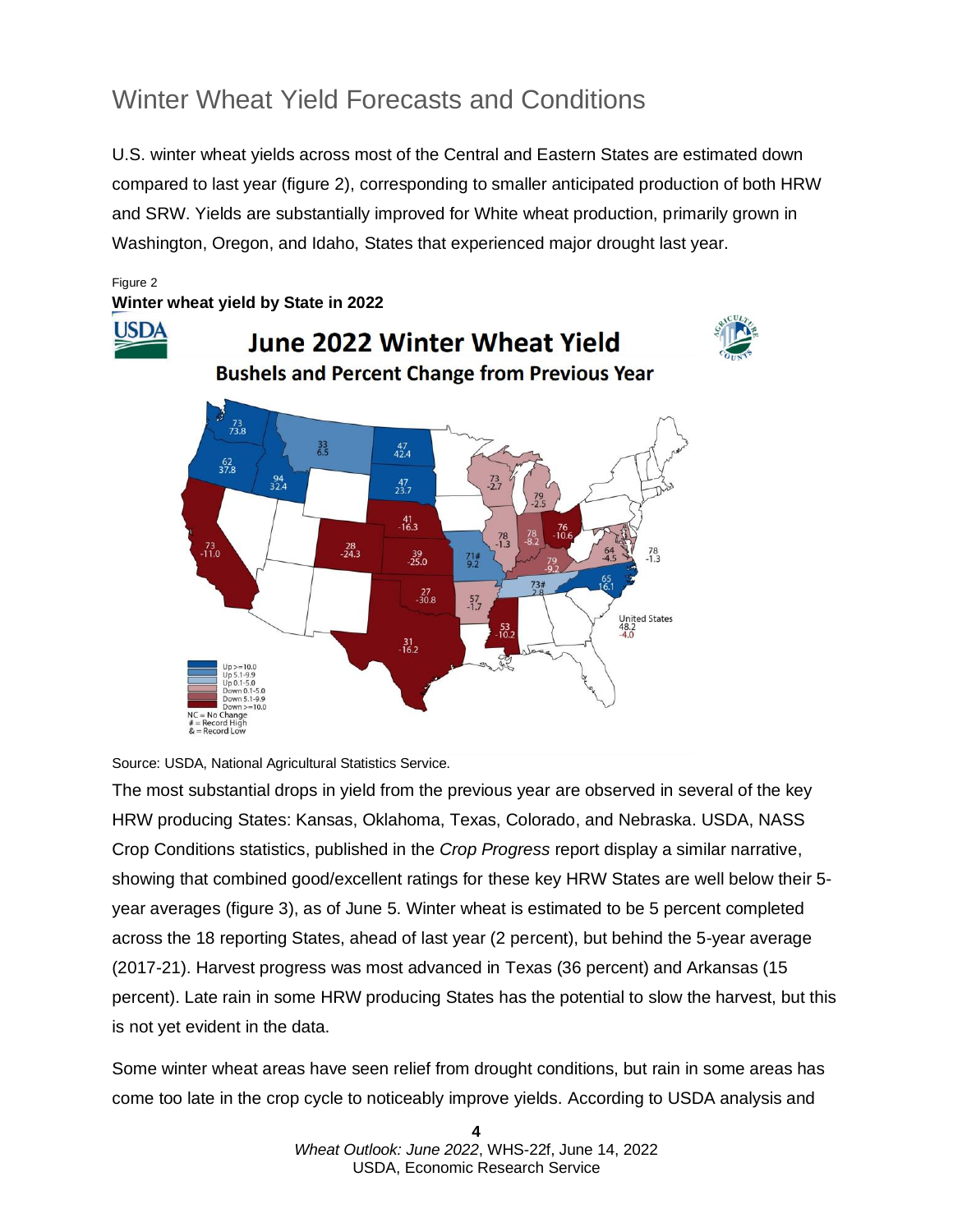data from the U.S. *Drought Monitor*, 49 percent of U.S. winter wheat production is in areas experiencing drought as of June 7, 2022. This is down noticeably from the 68 percent reported in early May, but still substantially above the 27 percent reported a year ago. Drought has also receded in major producing areas for Other Spring wheat and Durum production (25 percent and 46 percent of production in drought areas, respectively).





Source: USDA, Economic Research Service using data from USDA, National Agricultural Statistics Service.

### Spring Wheat Planting Lagging Behind Normal Pace

With large areas of the Northern Plains facing excessively wet conditions, the planting pace of the spring wheat crop is behind average. According to the USDA/NASS *Crop Progress* report, 82 percent of the U.S. spring wheat crop (excluding Durum) was planted as of June 5 across the 6 major reporting States. This is below last year (99 percent) and the 5-year average (97 percent). Planting is most notably behind in North Dakota and Minnesota (figure 4), the first and third largest producing States, respectively. Planting pace is close to normal in South Dakota,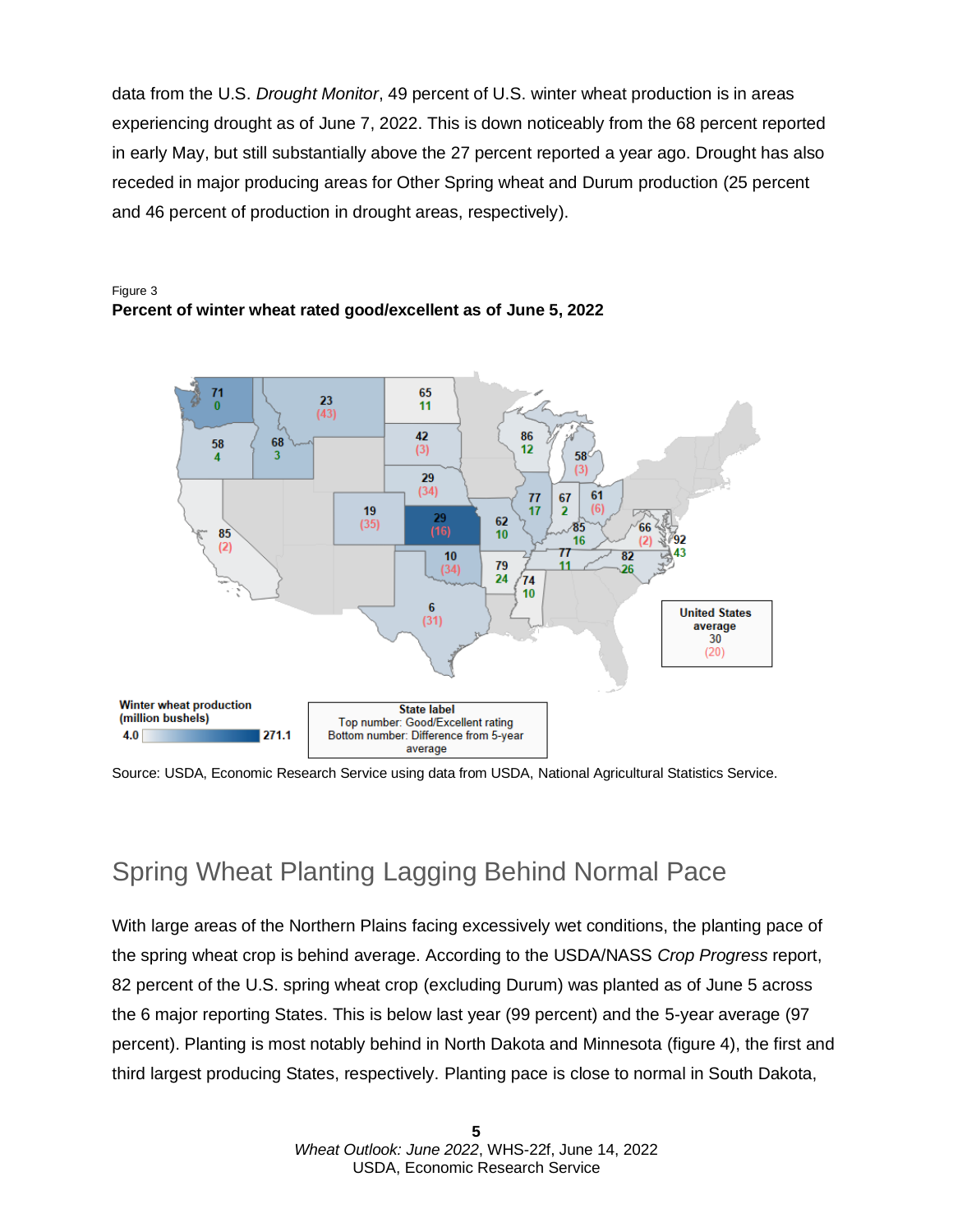Idaho, and Montana. Emergence is now estimated at 55 percent, down from the 5-year average of 83 percent.

#### Figure 4



Spring wheat (excluding Durum) percent planted, by State and week Percent complete

Source: USDA, Economic Research Service; USDA, National Agricultural Statistics Service.

## Wheat-Based Food Prices Rising

Similar to the trends across other major food categories, price increases continue to be strong for wheat-based products. The Consumer Price Index (CPI) published on June 10 shows large year-to-year increases for many key product groups in the month of May. Figure 5 shows the annual price increases in the monthly CPI data for the Cereal and Cereal Products category. In May, the prices for this category rose 12.8 percent from May of the previous year. Note that for the month of May, the highest year-to-year growth rate seen in the previous decade was only 4.0 percent in 2012. Prices for wheat-based products are supported by historically high prices for wheat as well as sharply higher costs for energy, labor, and transportation. Strong price growth continues for several non-wheat ingredients such as oils, butter, and sugar, which also contributes to the rising cost of wheat-based products.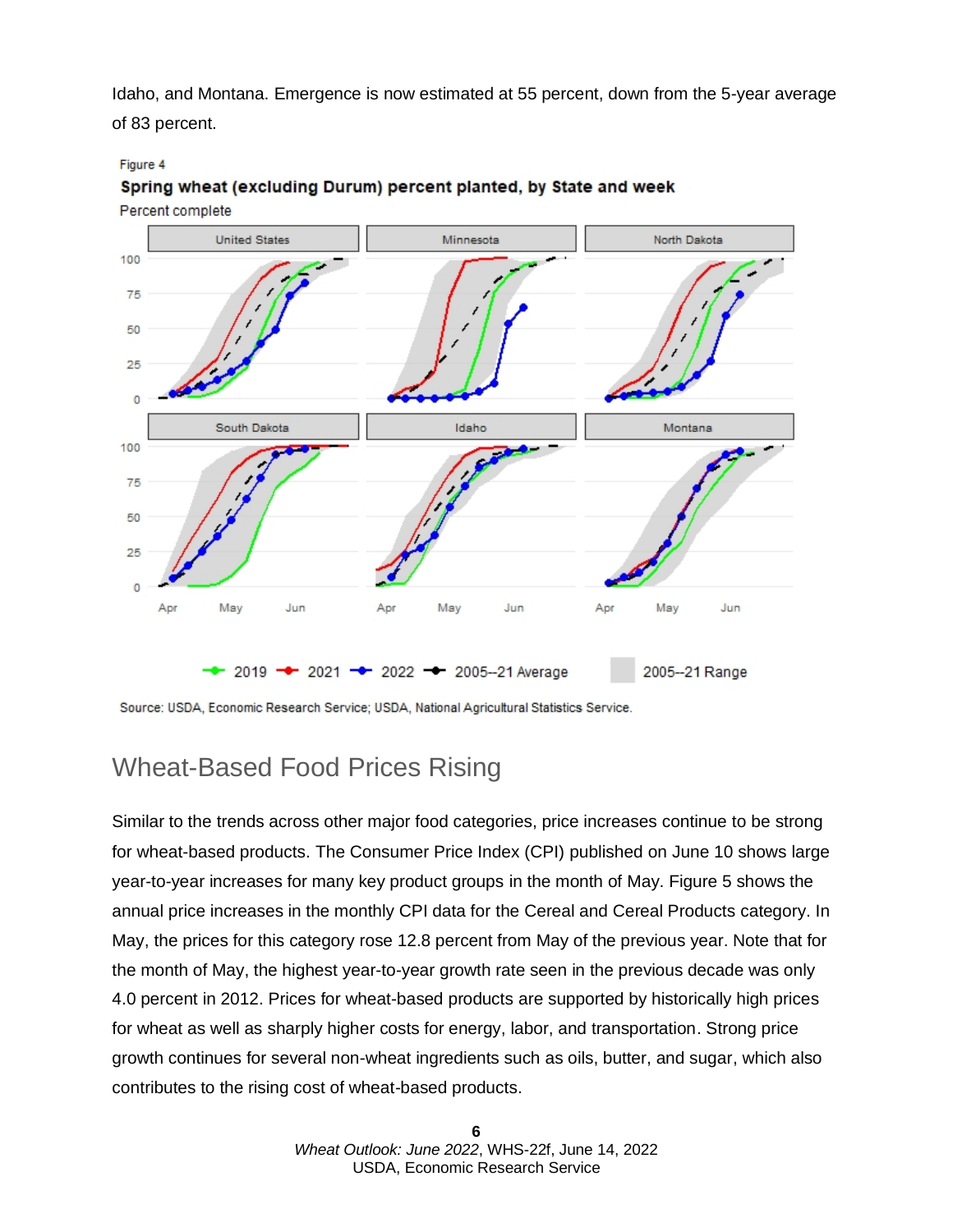Figure 5 Changes in Cereal and Cereal Products CPI, 2012-2021



CPI = Consumer Price Index. This chart is comparing year-to-year rate of change for each month of data.<br>Sources: USDA, Economic Research Service calculations using data from U.S. Department of Labor, Bureau of Labor Statis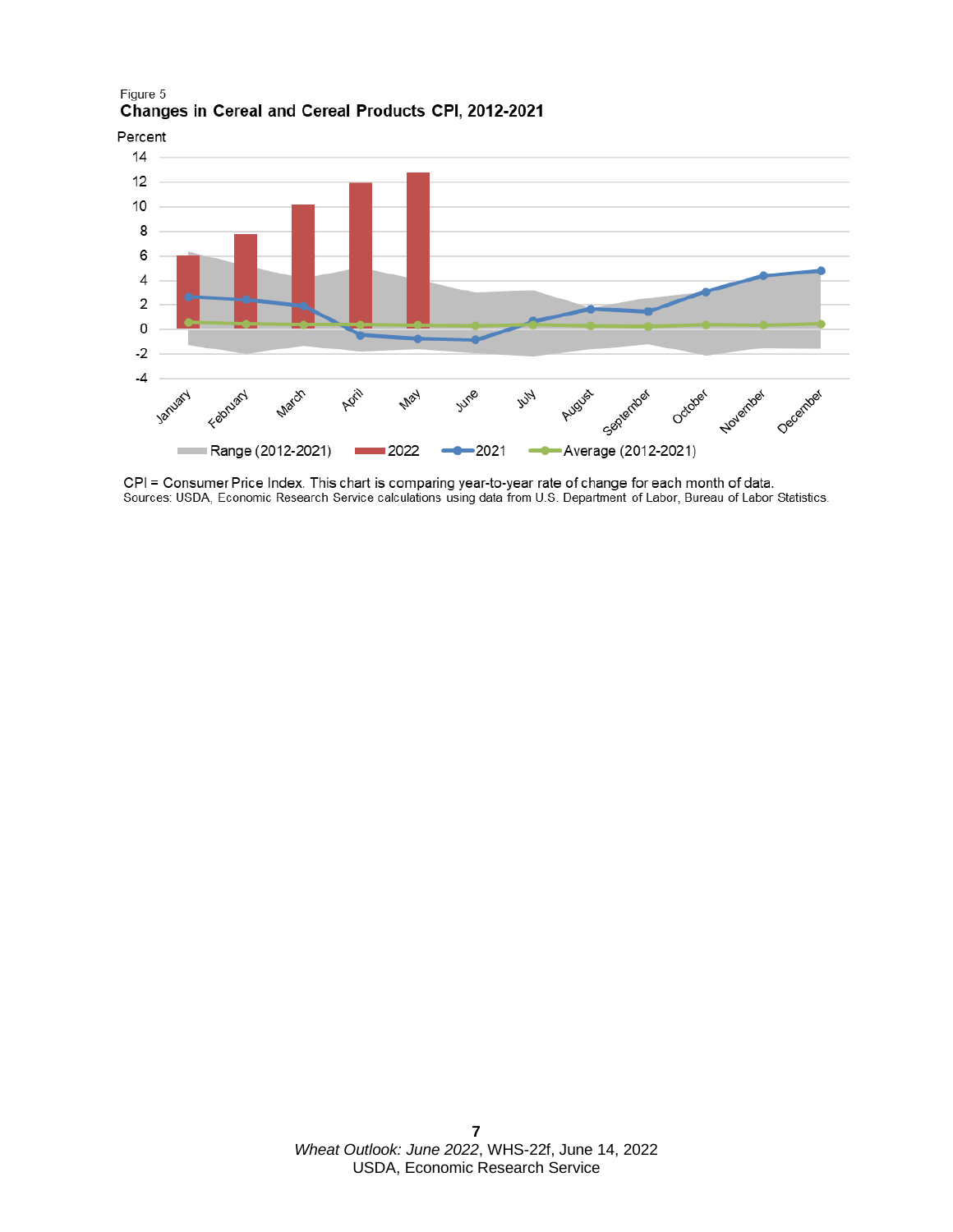# <span id="page-7-0"></span>International Outlook

## 2022/23 Global Production Lowered 1.4 Million Metric Tons

Global wheat production in 2022/23 is projected down 1.4 million metric tons (MT) to 773.4 million (figure 6). Production increases for **Russia**, **Uzbekistan**, the **United States**, and the **United Kingdom** and were more than offset by reductions for **India** and the **European Union**. Russia's wheat production is adjusted up 1.0 million MT to 81.0 million as growing conditions continue to be generally favorable resulting in higher yield potential (2.95 MT/hectare (ha)). Higher projected yield (+0.28 MT/ha to 4.71 MT/ha) has resulted in larger than expected production for **Uzbekistan**. The **European Union** production is down this month as with reductions to **France** (-0.3 million MT to 35.7 million) and **Spain** (-0.3 million MT to 7.7 million) partially offset with larger production in **Germany** (+0.3 million MT to 22.4 million). Hot and dry conditions have continued to impact condition ratings in France. High temperatures in the last few months of India's growing season restricted yield potential (-0.08 MT/ha to 3.42). Figure 6



**Month-to-month change in 2022/23 wheat production, June 2022**

Source: USDA, Economic Research Service; USDA, Foreign Agricultural Service *Production, Supply, and Distribution* database.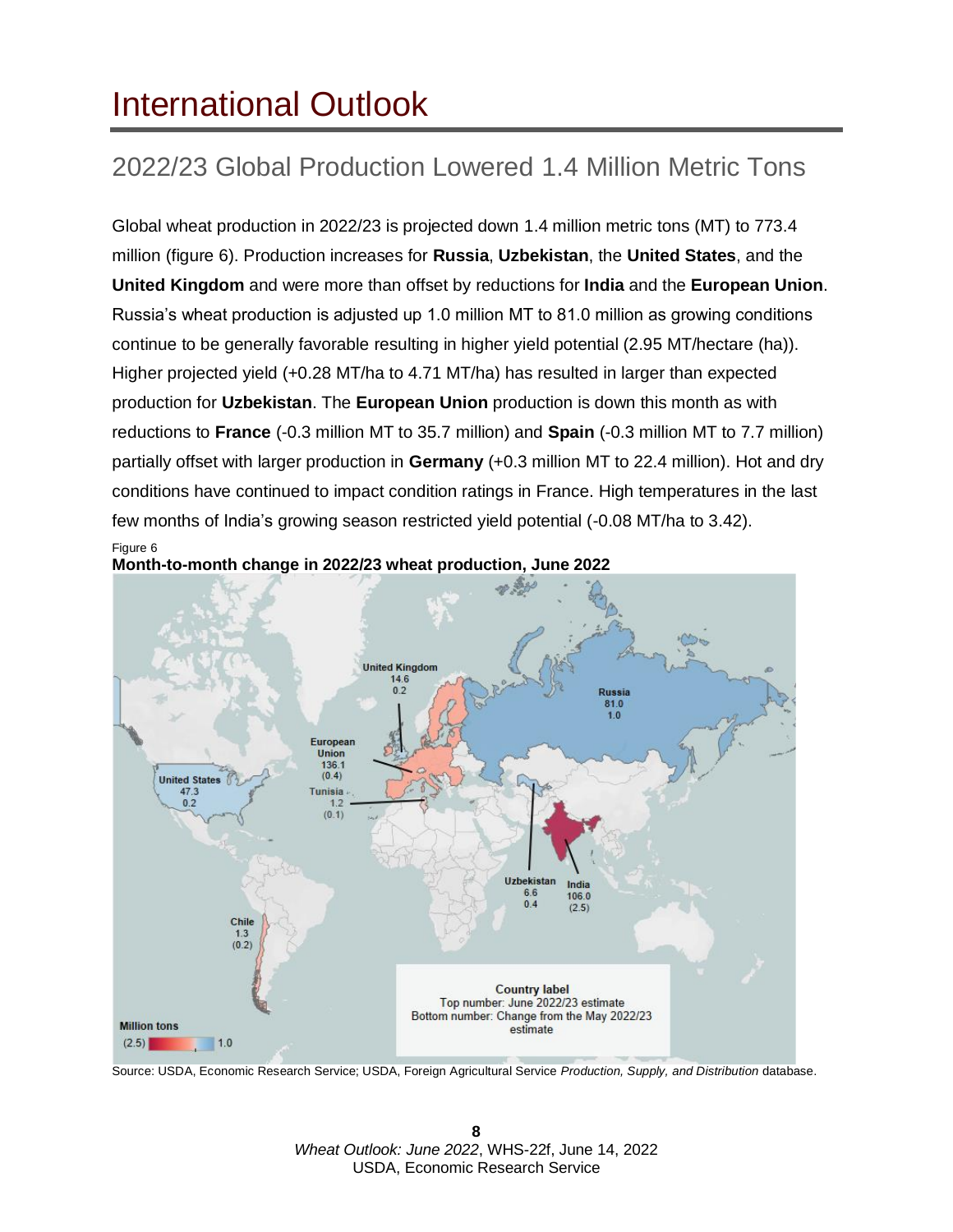## Expected Decline in 2022/23 Global Consumption

Global consumption in 2022/23 is revised down 1.0 million MT to 782.9 million MT as feed and residual use declines 0.5 million MT to 153.1 million and food, seed, and industrial (FSI) use is lowered 0.6 million MT to 629.8 million. FSI use is lowered for **Sri Lanka** (-0.3 million MT to 1.1 million MT) and **Argentina** (-0.2 million MT to 6.3 million). This was partially offset with an increase for **Pakistan** (+0.3 million MT to 26.8 million) based on a higher-than-expected import forecast. With a decrease in production, **India**'s feed and residual use is revised down 0.5 million MT to 6.5 million. This was offset with an increase for **Iran** (+0.5 million MT to 2.5 million) as they are projected to have higher imports.

Total consumption is also adjusted based on the local marketing year (MY) trade adjustments for 2022/23. The unaccounted trade is revised down 0.5 million MT to 3.1 million MT due to a slight decline in MY exports and a small increase in MY imports. By adding this updated calculation of unaccounted trade to total consumption (782.9 million MT), the total adjusted consumption in 2022/23 is projected at 786.0 million MT.

2021/22 global unadjusted consumption is slightly down 0.2 million MT to 787.2 million as an increase to feed and residual use (+0.3 million MT to 161.3 million) only partially offsets lower FSI use (-0.5 million MT to 625.9 million). Feed and residual in the **EU** is raised 0.5 million MT to 46.5 million as exports were lower than expected. FSI use in **Chile** is lowered 0.2 million MT to 2.4 million as domestic production declined (-0.2 million MT to 1.1 million). **Argentina**, **Cuba**, **United Arab Emirates**, and **Uzbekistan** are all lowered 0.1 million MT each. This was partially offset with an increase for the **European Union** (+0.3 million MT to 63.3 million) and **Pakistan**  (+0.3 million MT to 26.5 million).

#### Global Trade in 2022/23 Projected at a Record

Despite lower production, trade year (July/June) exports are expected to be up 0.2 million MT to 205.4 million. While **India's** exports are reduced due to their export restrictions they are more than offset with increases for **Argentina**, **Russia**, and **Uzbekistan**. Russian production is projected higher, and the grain export quota will expire at the end of June allowing for fewer restricted exports at the beginning of 2022/23. Argentina has continued to export large volumes in 2021/22 as they have remained competitive and are expected to continue to be price competitive into the 2022/23 trade year (TY).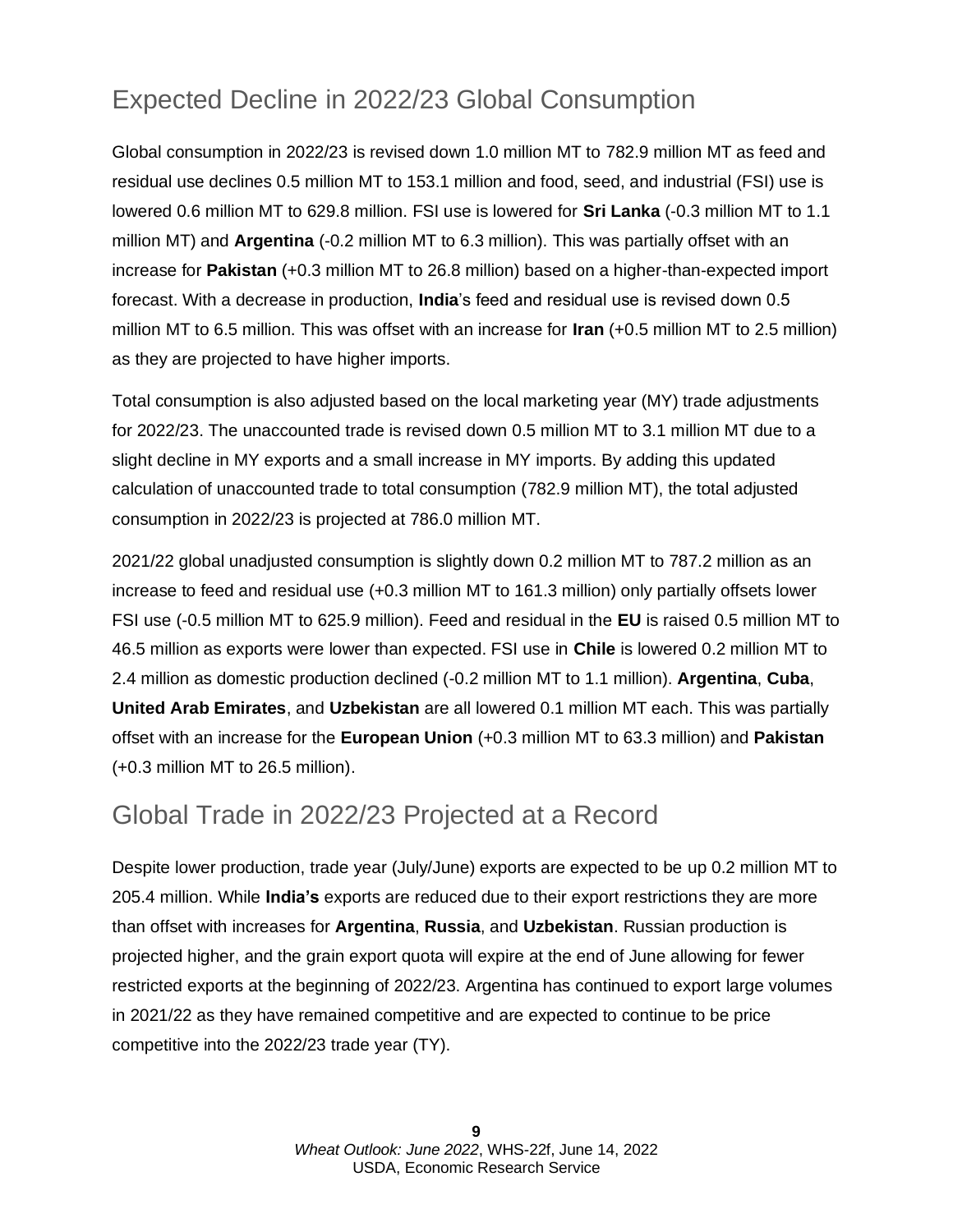2022/23 TY imports are projected up as well, as an upward increase for **Pakistan** and **Iran** more than offset reduced import expectations for **Bangladesh**. Imports for Pakistan are revised up 0.3 million MT on strong pace in the 2021/22 year (also revised higher). The 2022/23 revision is also driven by announcements that it could import 3 million MT of wheat in 2022/23. Iran is also up 0.5 million MT in both 2021/22 and 2022/23 as it saw an influx of shipments in recent months that will likely continue into the new trade year. As a result of India's export restrictions, **Bangladesh**, **Sri Lanka**, and **United Arab Emirates'** import estimates are lowered. Figure 7 shows the month-to-month change for both 2022/23 trade year exports and imports.

#### Figure 7

| <b>Attribute</b>             | <b>Country/region</b>       | 2022/23<br>May | 2022/23<br>June |        |        |        | Month-to-month change (million tons) |                    |     |     |
|------------------------------|-----------------------------|----------------|-----------------|--------|--------|--------|--------------------------------------|--------------------|-----|-----|
| <b>Trade year</b><br>exports | Argentina                   | 14.0           | 14.5            |        |        |        |                                      |                    | 0.5 |     |
|                              | India                       | 8.0            | 6.0             | (2.0)  |        |        |                                      |                    |     |     |
|                              | Russia                      | 39.0           | 40.0            | 1.0    |        |        |                                      |                    |     |     |
|                              | <b>United Kingdom</b>       | 0.9            | 1.0             | 0.1    |        |        |                                      |                    |     |     |
|                              | <b>Uzbekistan</b>           | 0.9            | 1.5             | 0.6    |        |        |                                      |                    |     |     |
|                              | World total                 | 205.3          | 205.4           |        |        |        |                                      |                    | 0.2 |     |
| Trade year<br>imports        | Bangladesh                  | 7.5            | 7.0             |        |        |        | (0.5)                                |                    |     |     |
|                              | Chile                       | 1.5            | 1.6             |        |        |        |                                      | $\blacksquare$ 0.1 |     |     |
|                              | Iran                        | 5.5            | 6.0             |        |        |        |                                      |                    | 0.5 |     |
|                              | Pakistan                    | 1.5            | 2.0             | 0.5    |        |        |                                      |                    |     |     |
|                              | Sri Lanka                   | 1.7            | 1.5             | (0.2)  |        |        |                                      |                    |     |     |
|                              | <b>United Arab Emirates</b> | 1.8            | 1.7             | (0.1)  |        |        |                                      |                    |     |     |
|                              | World total                 | 201.2          | 201.4           |        |        |        |                                      |                    | 0.2 |     |
|                              |                             |                |                 | $-2.0$ | $-1.5$ | $-1.0$ | $-0.5$                               | 0.0                | 0.5 | 1.0 |

#### Month-to-month change in 2022/23 wheat trade, June 2022

Note: Changes less than 100,000 metric tons are not included; month-to-month change is the difference between June 2022 and May 2022 estimates. Source: USDA, Economic Research Service; USDA, Foreign Agricultural Service, Production, Supply and Distribution database.

2021/22 TY exports are revised lower by 0.4 million MT to 201.2 million based on updated trade data. The **European Union** has continued to have slow shipments in recent months (-1.5 million MT to 29.5 million). **Argentina** had record high exports in 2021/22 (+1.0 million MT to 17.0 million). High prices have continued to push importers to ration supplies and wait for lower prices. 2021/22 TY imports are lowered by 1.1 million MT to 196.4 million with a lower projection for **Morocco** (-0.4 million MT to 4.8 million), **Sri Lanka** (-0.3 million MT to 1.2 million), and **United Arab Emirates** (-0.3 million MT to 1.5 million) being partially offset with an increase for **Iran** (+0.5 million MT to 7.7 million) and **Pakistan** (+0.3 million MT to 2.2 million).

### 2022/23 Ending Stocks Tighten on Lower Trade

Compared to the May estimate, 2022/23 global ending stocks are projected to be 0.2 million MT tighter at 266.8 million MT as importing countries (**Bangladesh**, **Egypt**, **Morocco**, **Tunisia,** and **United Arab Emirates**) are projected to allow stock levels to dwindle in an effort to reduce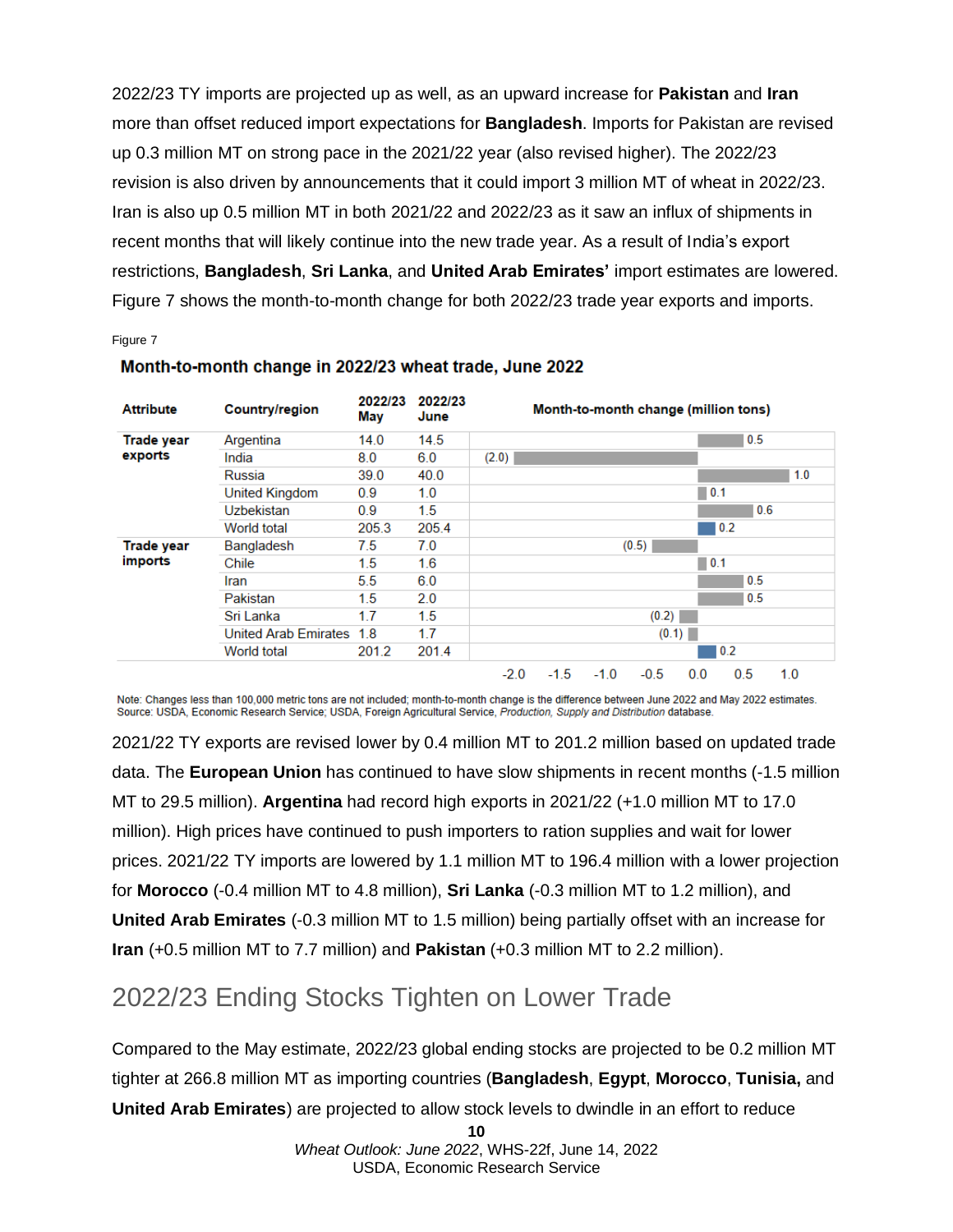imports. Major exporters' ending stocks are projected lower by 0.1 million MT to 54.4 million as a reduction for **Argentina** is only partially offset by larger stocks in the **European Union** and the **United States** (figure 8). Global ending stocks for 2021/22 are also projected lower by 0.3 million MT to 279.4 million MT based on updated trade data.

## Figure 8<br>Month-to-month change in 2022/23 wheat ending stocks, June 2022

| <b>Country/region</b>       | 2022/23<br>May | 2022/23<br>June | Month-to-month change (million tons)                             |  |  |  |  |  |  |
|-----------------------------|----------------|-----------------|------------------------------------------------------------------|--|--|--|--|--|--|
| Argentina                   | 1.8            | 1.1             | (0.7)                                                            |  |  |  |  |  |  |
| <b>Bangladesh</b>           | 2.2            | 1.7             | (0.5)                                                            |  |  |  |  |  |  |
| Egypt                       | 4.1            | 3.8             | (0.3)                                                            |  |  |  |  |  |  |
| <b>European Union</b>       | 10.6           | 11.0            | 0.4                                                              |  |  |  |  |  |  |
| India                       | 16.4           | 16.5            | 0.1                                                              |  |  |  |  |  |  |
| Iran                        | 4.7            | 5.2             | 0.5                                                              |  |  |  |  |  |  |
| <b>Morocco</b>              | 1.5            | 1.2             | (0.3)                                                            |  |  |  |  |  |  |
| Oman                        | 0.1            | 0.3             | 0.2                                                              |  |  |  |  |  |  |
| <b>Pakistan</b>             | 4.4            | 4.6             | 0.2                                                              |  |  |  |  |  |  |
| <b>Tunisia</b>              | 0.6            | 0.5             | (0.1)                                                            |  |  |  |  |  |  |
| <b>United Arab Emirates</b> | 0.5            | 0.3             | (0.2)                                                            |  |  |  |  |  |  |
| <b>United Kingdom</b>       | 1.5            | 1.7             | 0.2                                                              |  |  |  |  |  |  |
| <b>United States</b>        | 16.8           | 17.1            | 0.2                                                              |  |  |  |  |  |  |
| Vietnam                     | 0.7            | 0.8             | 0.1                                                              |  |  |  |  |  |  |
| World total                 | 267.0          | 266.8           | (0.2)                                                            |  |  |  |  |  |  |
|                             |                |                 | $-0.6$<br>$-0.4$<br>0.0<br>0.2<br>0.6<br>$-0.8$<br>$-0.2$<br>0.4 |  |  |  |  |  |  |

Note: Changes less than 100,000 metric tons are not included; month-to-month change is the difference between June 2022 and May 2022 estimates. Source: USDA, Economic Research Service; USDA, Foreign Agricultural Service, Production, Supply and Distribution database.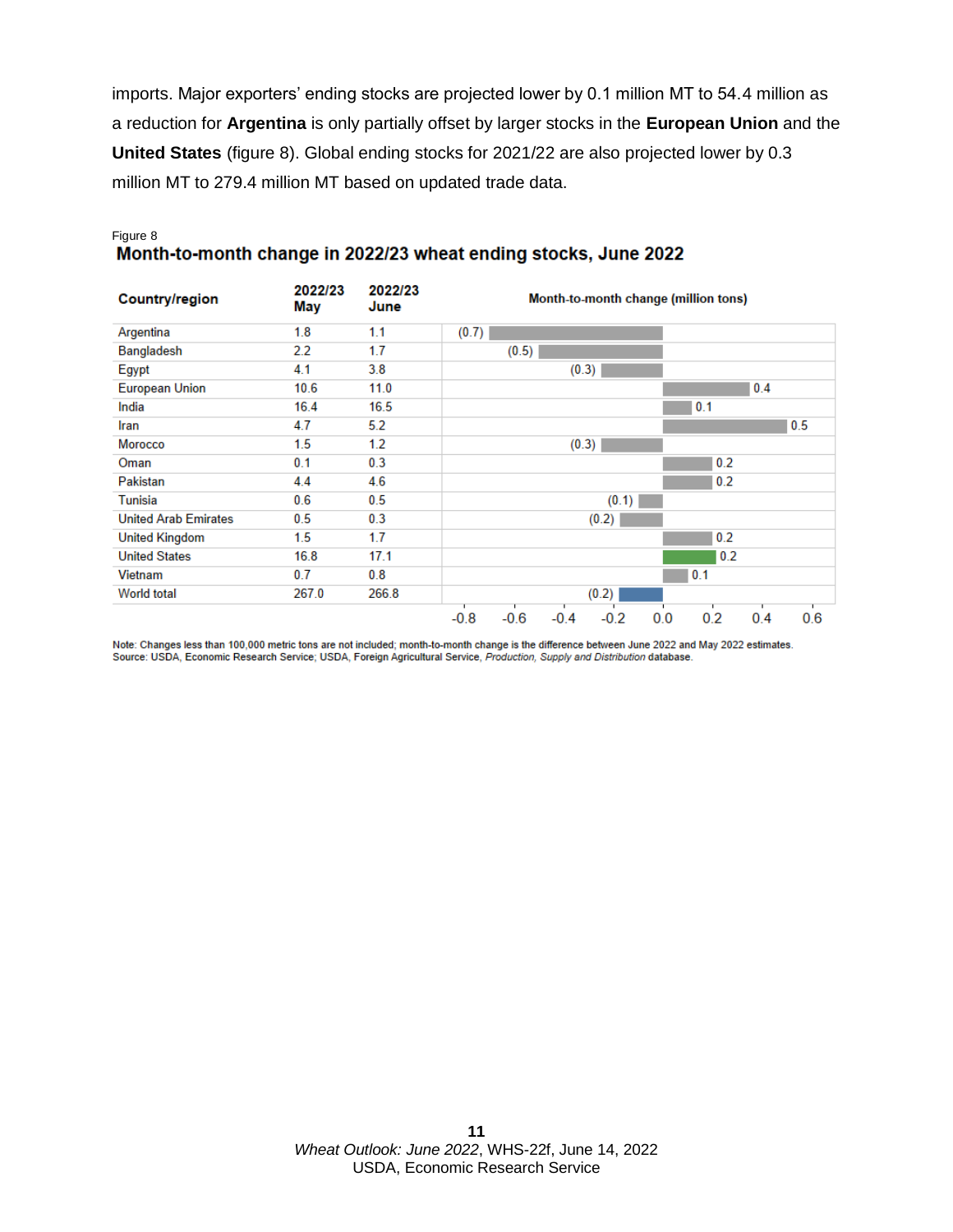# <span id="page-11-0"></span>Country Focus: India

In the 2021/22 marketing year (April/March), India emerged as an important exporter. India exported 8.033 million MT of wheat as countries sought alternative suppliers amidst high prices and curtailed supplies from some major exporters. Historically, India's exports are variable and largely dependent on domestic production and consumption. While India is the third largest producer of wheat, its consumes most of its production domestically. This month, the *World Agricultural Supply and Demand Estimates (WASDE)* forecast for 2022/23 production in India was lowered 2.5 million MT to 106.0 million following a heatwave. To secure domestic supplies for its public distribution system, the government of India imposed an export ban on May 13, 2022, but with some leeway. The ban remains flexible and allows for government-togovernment agreements for food security concerns and to continue exports to nearby markets such as Bangladesh, Nepal, and Sri Lanka. For more information on the specifics of the latest policy, see the June 2022 *Grain: World Markets and Trade* by the USDA, Foreign Agriculture Service. Based on this policy, the 2022/23 marketing year exports are projected at 6.5 million MT, down 1.5 million from 2021/22 and 2.0 million from the May 2022/23 projection.



Source: USDA, Economic Research Service; USDA, Foreign Agricultural Service, *Production, Supply and Distribution*  database.

Production in India has been rising over the past several years and reached a record in 2021/22 as the Government of India has continued to raise the minimum support price (MSP) as an incentive to encourage domestic production. While India's production figure is revised lower this month, it is still historically high (figure 9). Consumption has also been rising over time and in certain periods has exceeded production. Since 2017/18 production has exceeded consumption resulting in rising ending stocks. This stockpile allowed India to export wheat in 2020/21 following the start of the Coronavirus COVID-19 pandemic, with exports then reaching a record in 2021/22. India remains competitively priced in the global market (table 2), thus the restrictions put in place in 2022/23 will likely keep more grain supplies in country.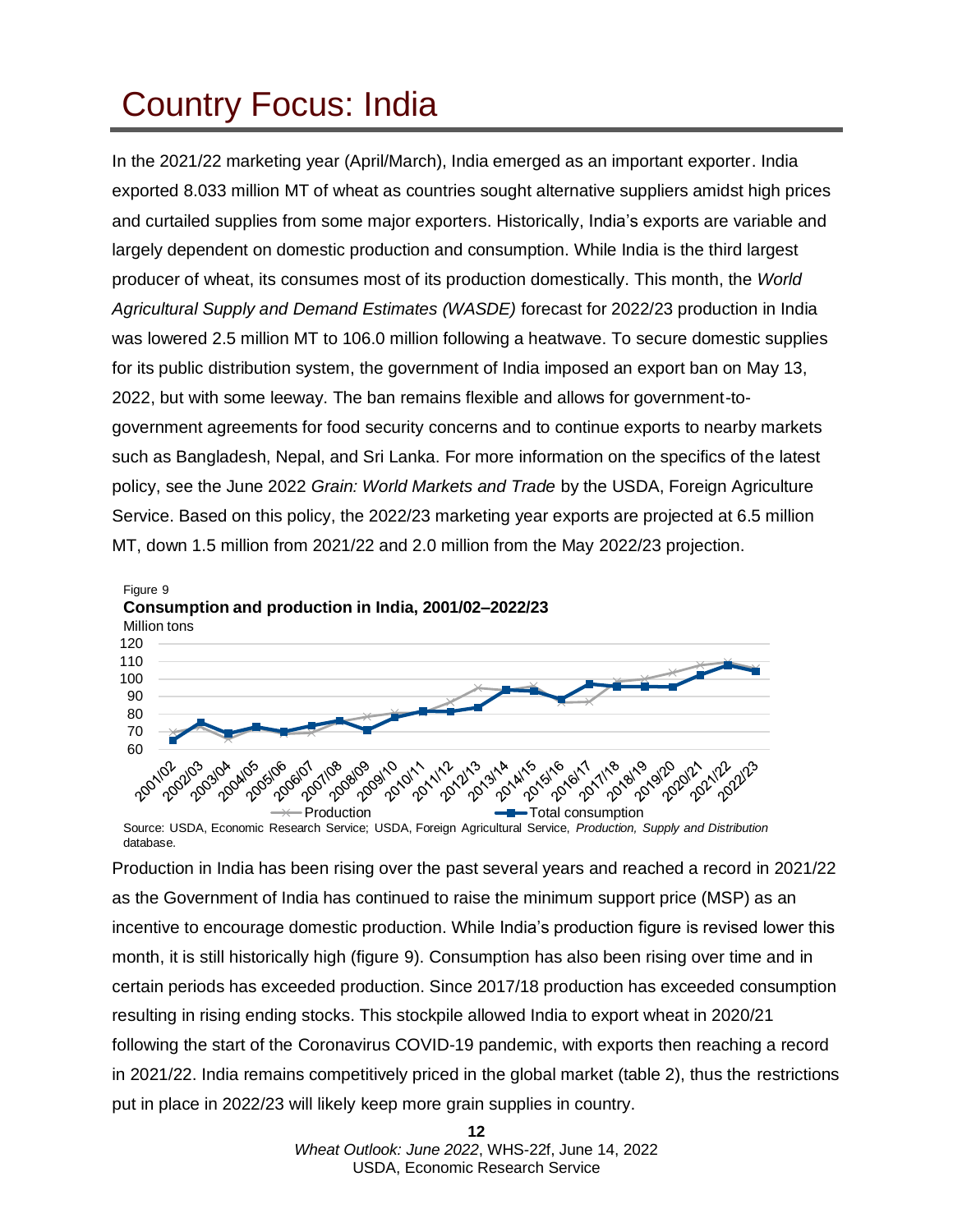| Table 2: International average monthly freight-on-board bids, May 2022                                                              |        |           |          |           |                      |  |  |  |  |
|-------------------------------------------------------------------------------------------------------------------------------------|--------|-----------|----------|-----------|----------------------|--|--|--|--|
|                                                                                                                                     |        |           | European |           |                      |  |  |  |  |
| India                                                                                                                               | Russia | Australia | Union    | Argentina | <b>United States</b> |  |  |  |  |
| 361                                                                                                                                 | 408    | 429       | 442      | 467       | 521                  |  |  |  |  |
| Note: U.S. dollars per metric ton.<br>Courage UCDA, Feanamic Descarab Camica solouisticas using International Croine Council quotes |        |           |          |           |                      |  |  |  |  |

Sources: USDA, Economic Research Service calculations using International Grains Council quotes.

In the 2006/07 marketing year, the government banned exports from February through December and further extended this to be indefinite to limit exports for similar reasons as in 2022/23. Once the restriction was lifted in September 2011, India was able to export and reduce stocks as shown by the declining stocks-to-use ratio. This was also during a time with relatively strong international prices making India's wheat even more competitive. Indian exports subsided in 2015/16 as domestic consumption exceeded production and decrease exportable supplies (figure 10). Marketing year imports picked up in 2016/17 as India became a net importer of wheat as international market prices were weak and import duties were removed. India currently has an import duty of 40 percent and with production still projected as larger than consumption, imports in 2022/23 will be limited.



Source: USDA, Economic Research Service calculations; USDA, Foreign Agricultural Service, *Production, Supply and Distribution* database.

For the 2021/22 trade year (July/June), India was the eighth largest exporter ahead of Kazakhstan. India's importance as an exporter varies depending on international prices, domestic production, stock levels, and its trade policies. India is still projected to be in the top 10 exporters in 2022/23, but export restrictions will likely have an effect on India's top export destinations (figure 11). These countries will either seek supplies from alternative sources at higher prices or rely more on stocks for domestic use.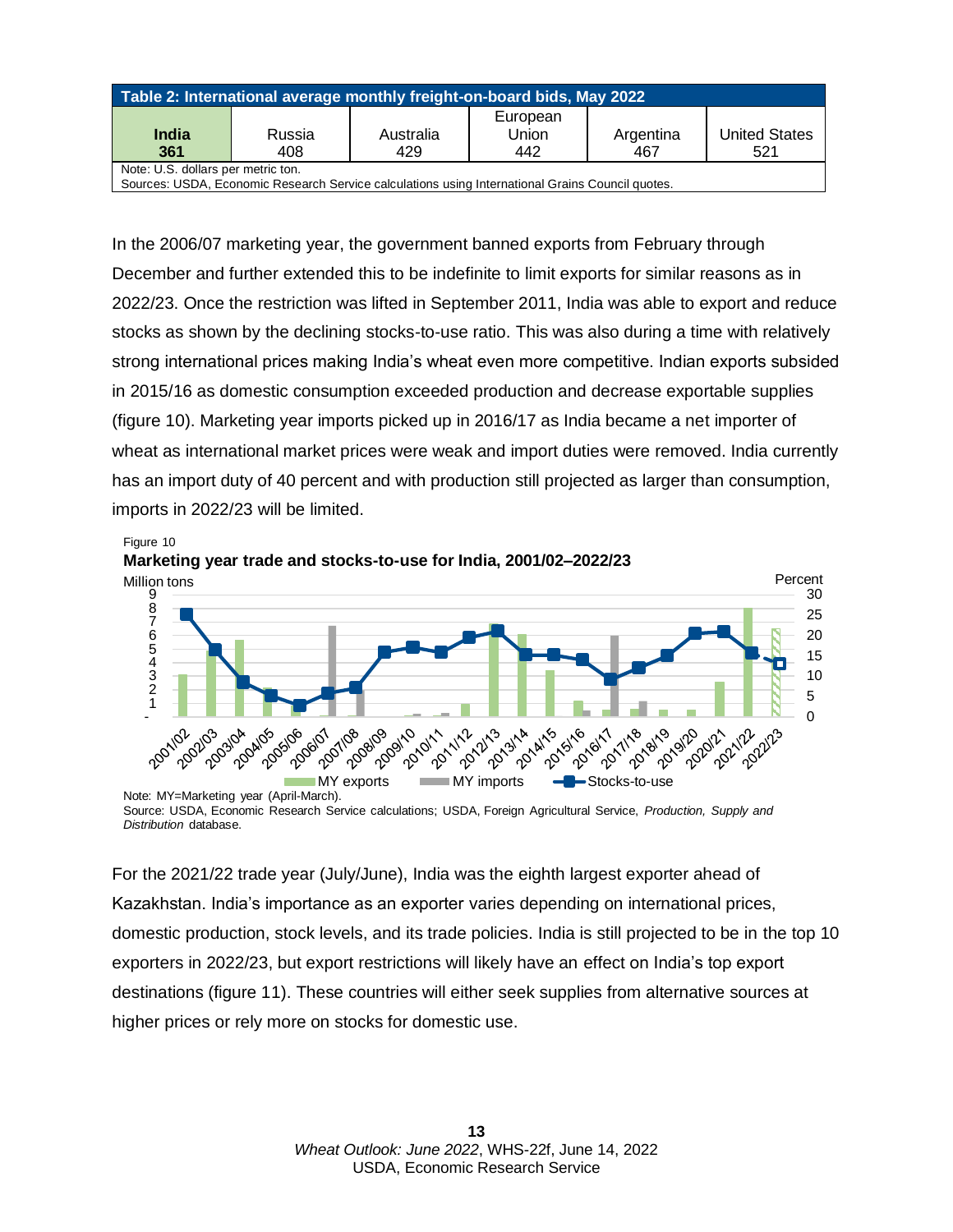#### Figure 11 **India's 2021/22 marketing year exports by destination, April 2021–March 2022**



Notes: Trade in million metric tons.

Source: USDA, Economic Research Service using data from Trade Data Monitor.